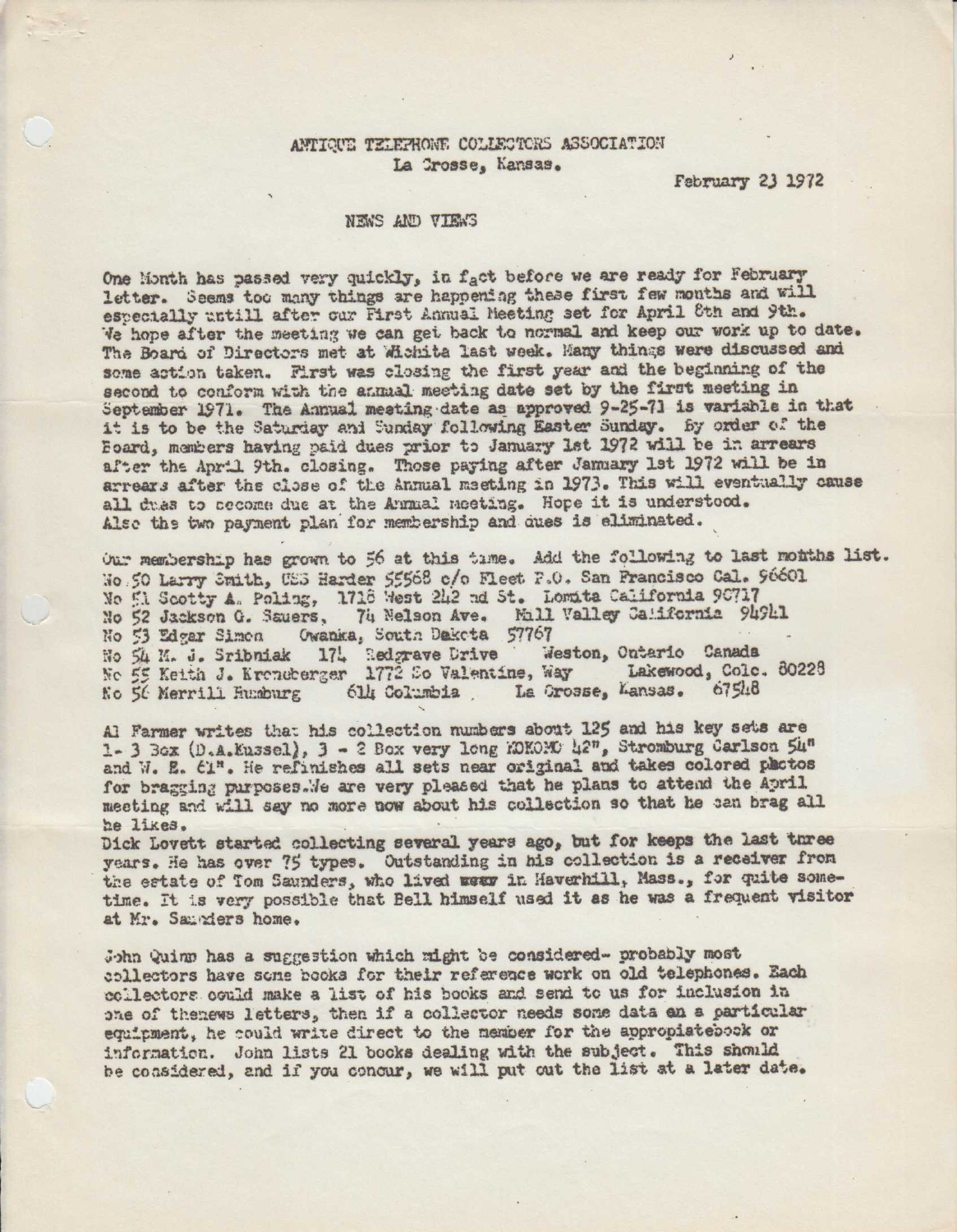Jackson Sauers of Mill Valley, California wrote quite an interesting letter relative to his collection and a birder which he has a few left that are very handy to keep the Association letters in. Shipping charges only cost. Jackson has been collecting since 1918 and seriously since 1965. Has over 200 dating from 1677, and has a mumber of extra special ones, such as an 1678, 1677 Butterstamp, experimental Edison Blake 3 Box, Williams Coffin AT 3 Box Automatic Electric 1590 Walnut, other smaller and fancy including Eiffel Tower, a Magnavox and other interesting sets.

are considering attending the meeting April 8th and 9th. A form for your convenience, in giving the time of your arrival and torward<br>accomodations you will need while in La Crosse. Please fill in and forward accomodations you will need while in the season preparations to make We are pleased and honored that Tom Herwer, John Quinn, Al Farmer and others A form for your convenience, in giving the time of your arrival and the

your stay comfortatle.<br>We have some correspondence from Mr. M. J. Stribniak of Weston Ontario, Canada, who is new a member, and is associated with the Telephony Society, Toronto., relative to a mutual exchange of programs.

Many. thanks to all for thier cooperation.

33

P.S. The flu bug has interferred with this letter, which you will note is about a week late. Flease pardon.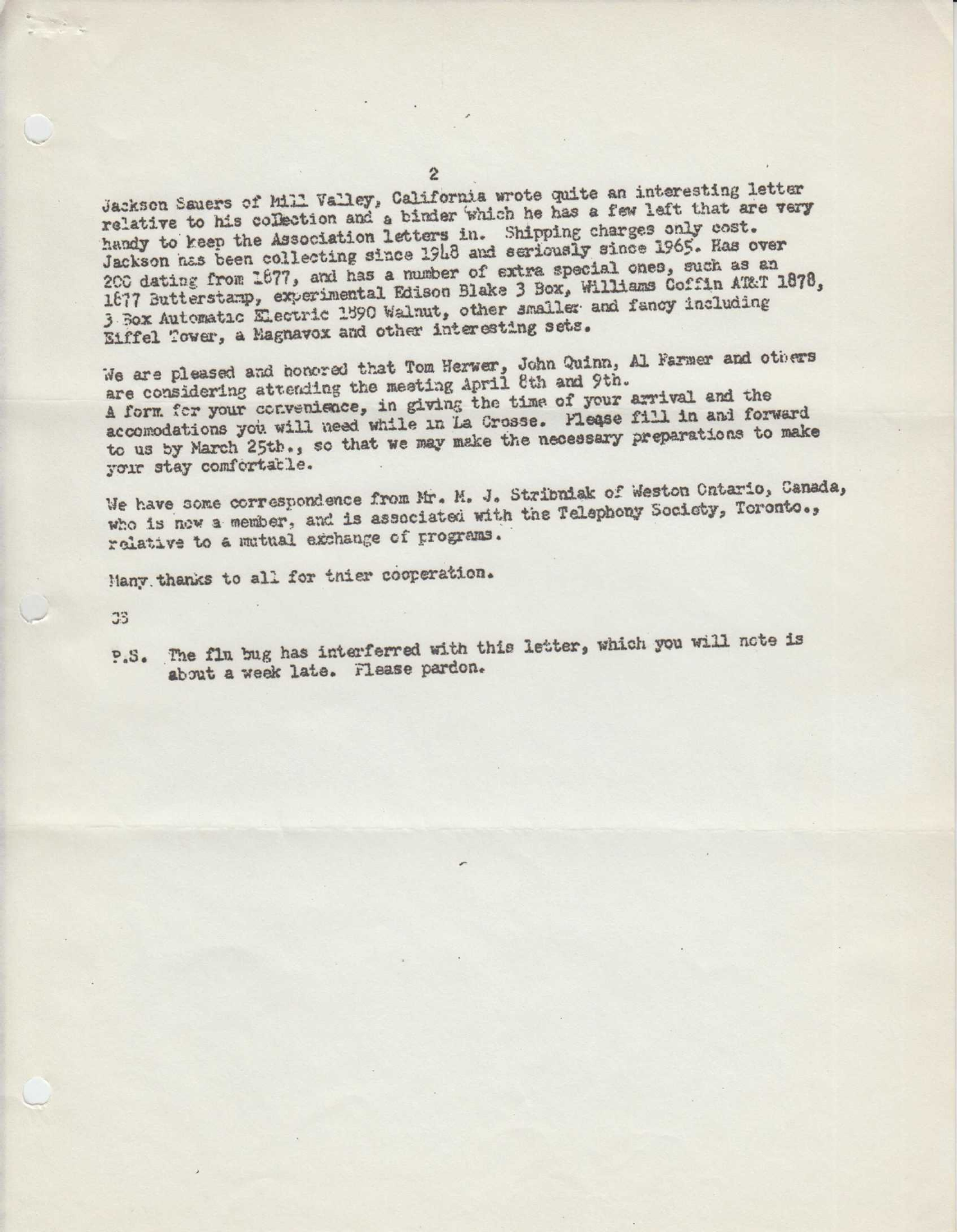Jackson G. Sauers 74 Nelson Ave. Mill Valley, Cal. 94941

Wants: 1 - Strowger Candlestick

- 1 Strowger Wall Phone
- 1 Wilhelm Candlestick
- 1 Dean Trans. face (Marked)
- 2 Kellogg nameplates
- 1 Automatic Electric Nameplate
- 1 Very small L. M. Ericson trans. face & cup
- 1 Gooseneck W.E. trans. arm for old desk phone
- 1 Name olate for Gray pay station
- 1 Goià slot for Gray wood pay station

Has for trade:

- 15 Bulldog transmitters
	- $2 266$  Barr W.E.Ringer boxes<br> $2 485$  Barr Kellogg ringer boxes
	-
	- 2 Complete and authentic Danish mahogony wall phone, no handset.<br>Easically a Swedish make for Denmark.<br>1 Spanish desk set with brass on trans. & rec. of handset.
	- Size  $5^n x 8^n$ , 4" high. Fair condition, has been painted.
	- 1 Sub cycle for ringing bells 60 cycle, 5 amps.

Richard Lovett 9 Merritt St., Groveland, Mass. C1834

Wants: 1 - Gabinet for a Blake transmitter.

Recommends: For reference, "Cyclopedia of Applied Electricity", Vol. 6 by American Technical Society, 1908.

Leland R. Jenes 2149 So. Minnesota Wichita, Kansas

Wants: Literature on the Box type magneto phone made by the Kansas City Telephone<br>Mfg. Co. of Kansas City, Mo. Also literature on the Piddleback type<br>Model 1354 "Duplex" briding telephone, condenser type made by The Long<br>D

---